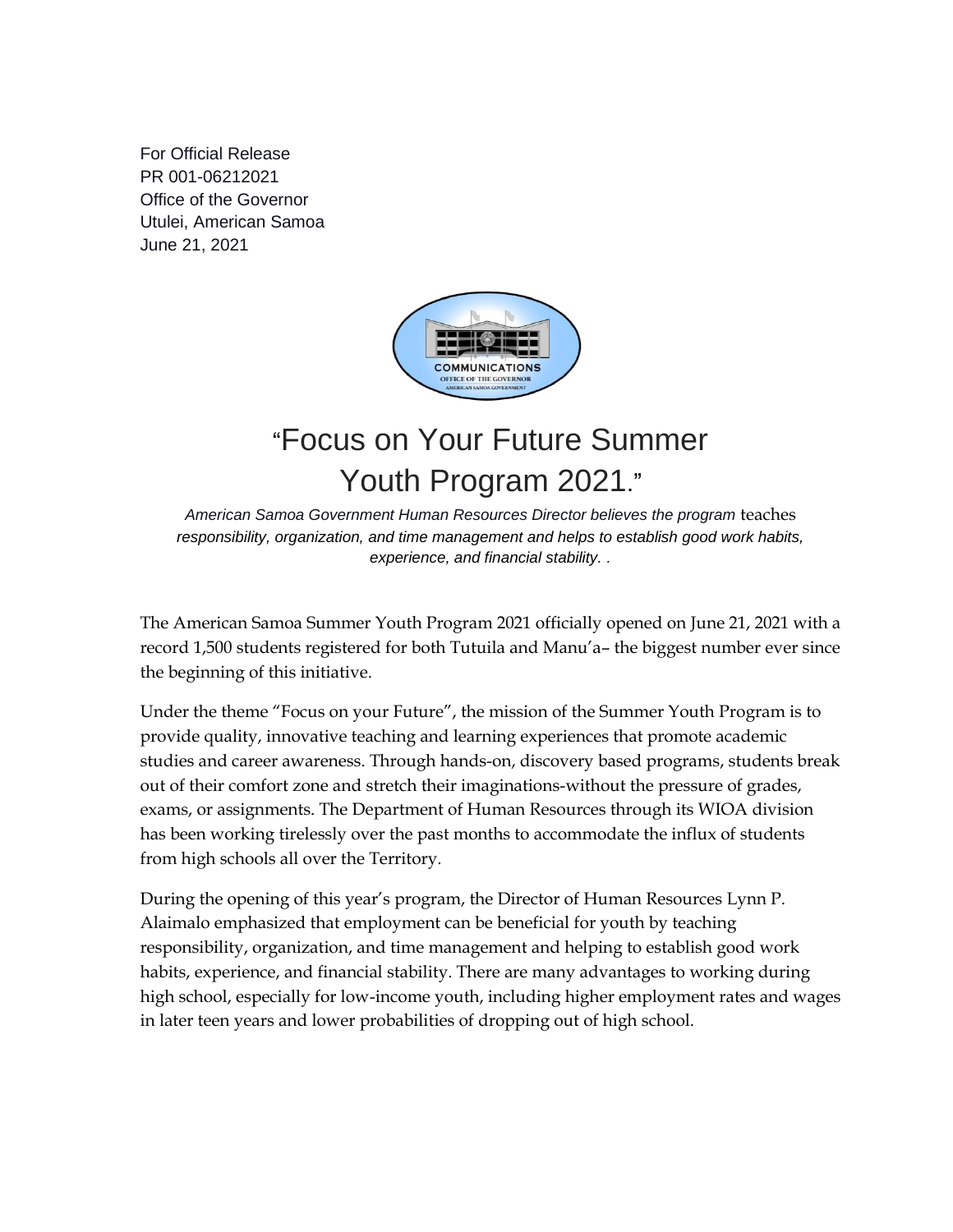

According to Director Alaimalo "knowing how to find and keep a job is not only critical for admission to the adult world but also is an important survival skill for which there is little in the way of formal, structured preparation." She added, "As long as young people are provided with quality work experience and acquire skills for which there is likely to be employer demand, the program could prove successful".

In Manu'a, the Honorable Lt. Governor Talauega V. Ale also echoed the same sentiments. In his keynote address at the opening ceremony attended by close to 40 students, the Lt Governor told students "that working while in high school has been linked to improved academic performance, decreased dropout rates and increased rates of general educational development. Youth who work during high

school are more motivated, perform better in school, and are more likely to connect school work with future success". Lt. Governor Talauega.

With deep roots in Manu'a, the Lt. Governor revealed that it was Governor Lemanu that pushed for this program to continue when issues regarding funding for the program started to surface earlier in the year. The Lemanu and Talauega Administration will continue to uphold its promise to provide career development opportunities for our youth. Programs that provide our youth with real-world work experience while still in school to help